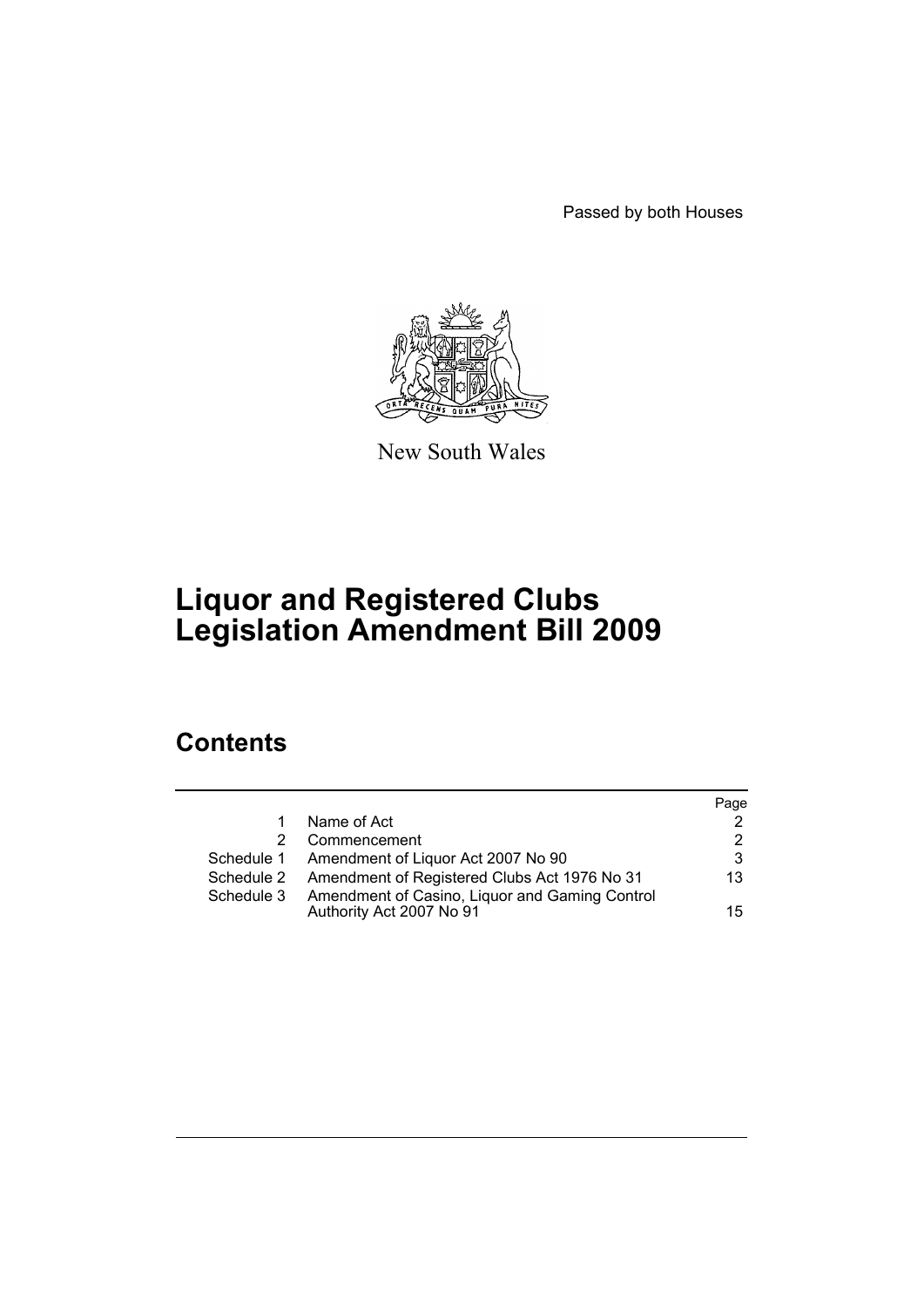*I certify that this public bill, which originated in the Legislative Assembly, has finally passed the Legislative Council and the Legislative Assembly of New South Wales.*

> *Clerk of the Legislative Assembly. Legislative Assembly, Sydney, , 2009*



New South Wales

# **Liquor and Registered Clubs Legislation Amendment Bill 2009**

Act No , 2009

An Act to amend the *Liquor Act 2007* to make further provision with respect to trading on restricted trading days, the sale of liquor under certain producer/wholesaler licences, dealing with disturbance complaints, and other miscellaneous matters; to amend the *Registered Clubs Act 1976* to make further provision with respect to the membership of clubs; and for other purposes.

*I have examined this bill and find it to correspond in all respects with the bill as finally passed by both Houses.*

*Assistant Speaker of the Legislative Assembly.*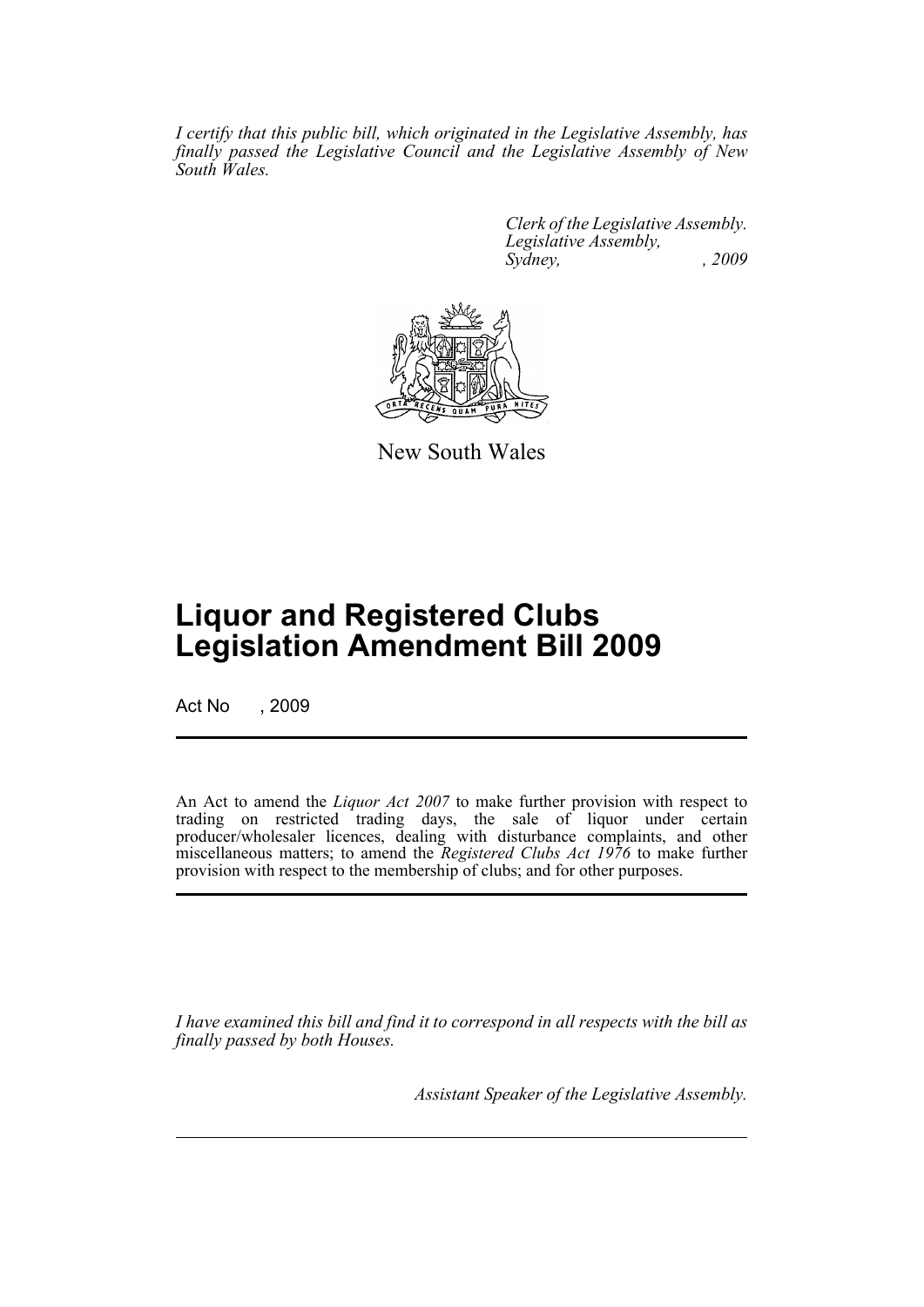# <span id="page-2-0"></span>**The Legislature of New South Wales enacts:**

# **1 Name of Act**

This Act is the *Liquor and Registered Clubs Legislation Amendment Act 2009*.

# <span id="page-2-1"></span>**2 Commencement**

This Act commences on the date of assent to this Act.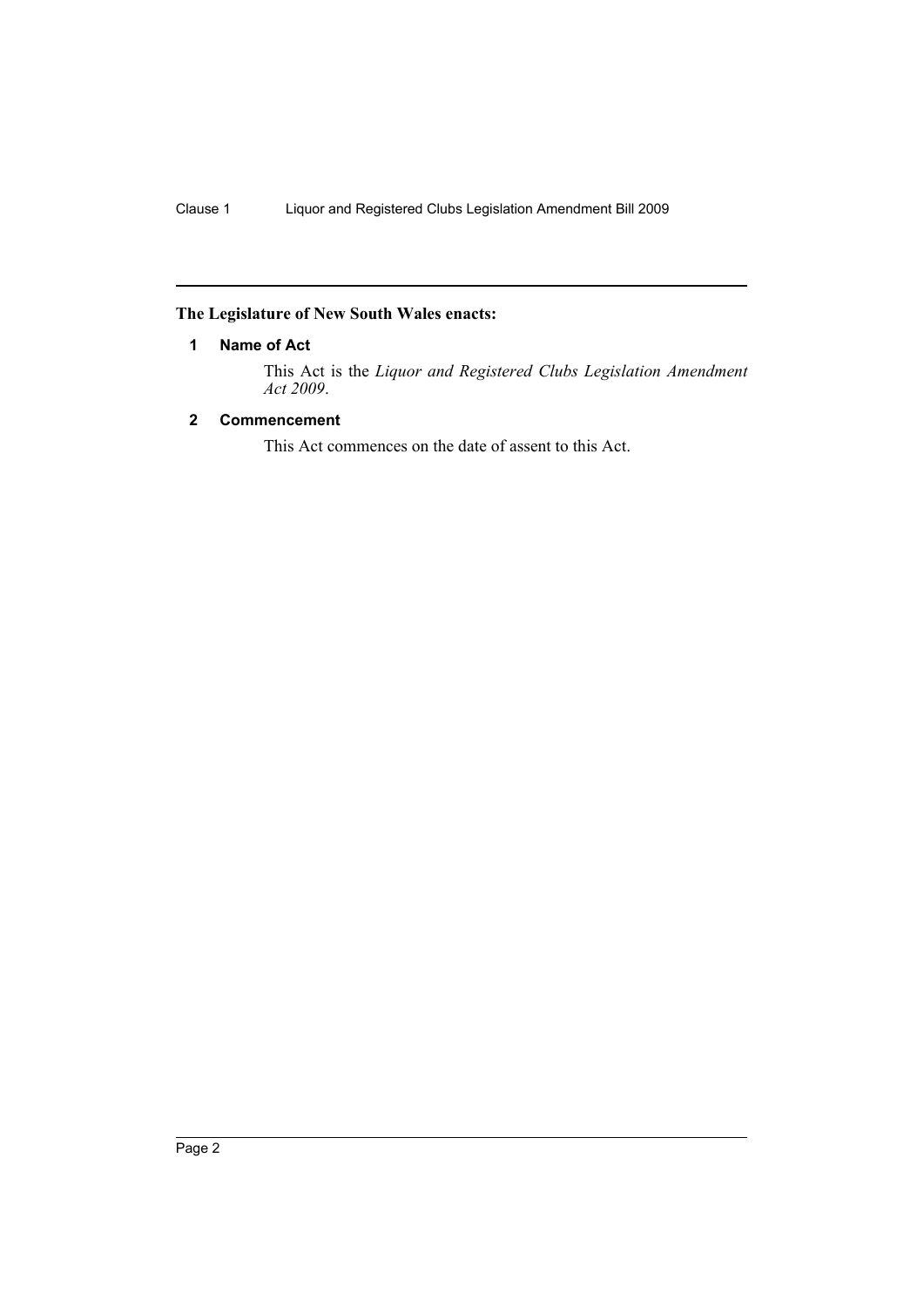Amendment of Liquor Act 2007 No 90 Schedule 1

# <span id="page-3-0"></span>**Schedule 1 Amendment of Liquor Act 2007 No 90**

## **[1] Whole Act (except where otherwise amended by this Schedule)**

Omit "Director" and "Director's" wherever occurring.

Insert instead "Director-General" and "Director-General's", respectively.

# **[2] Section 4 Definitions**

Omit the definition of *Director* from section 4 (1). Insert instead:

*Director-General* means the Director-General of Communities NSW.

# **[3] Section 4 (1), definition of "manager"**

Insert "or is a registered club referred to in section 66 (3)" after "premises" in paragraph (b) of the definition.

#### **[4] Section 14 Authorisation conferred by hotel licence**

Insert "(including a restricted trading day)" after "on any day" in section  $14(2)(c)$ .

## **[5] Section 14 (3) and (3A)**

Omit section 14 (3). Insert instead:

## (3) **Restricted trading days**

Despite subsection (2) (a), the times when liquor may be sold for consumption on the licensed premises on a restricted trading day are as follows:

- (a) between midnight and 5 am on that day (but only if authorised by an extended trading authorisation),
- (b) between noon and 10 pm on that day.
- (3A) In the case of Christmas Day, liquor must not be sold for consumption on the licensed premises between noon and 10 pm unless it is sold with or ancillary to a meal served in a dining area on the licensed premises.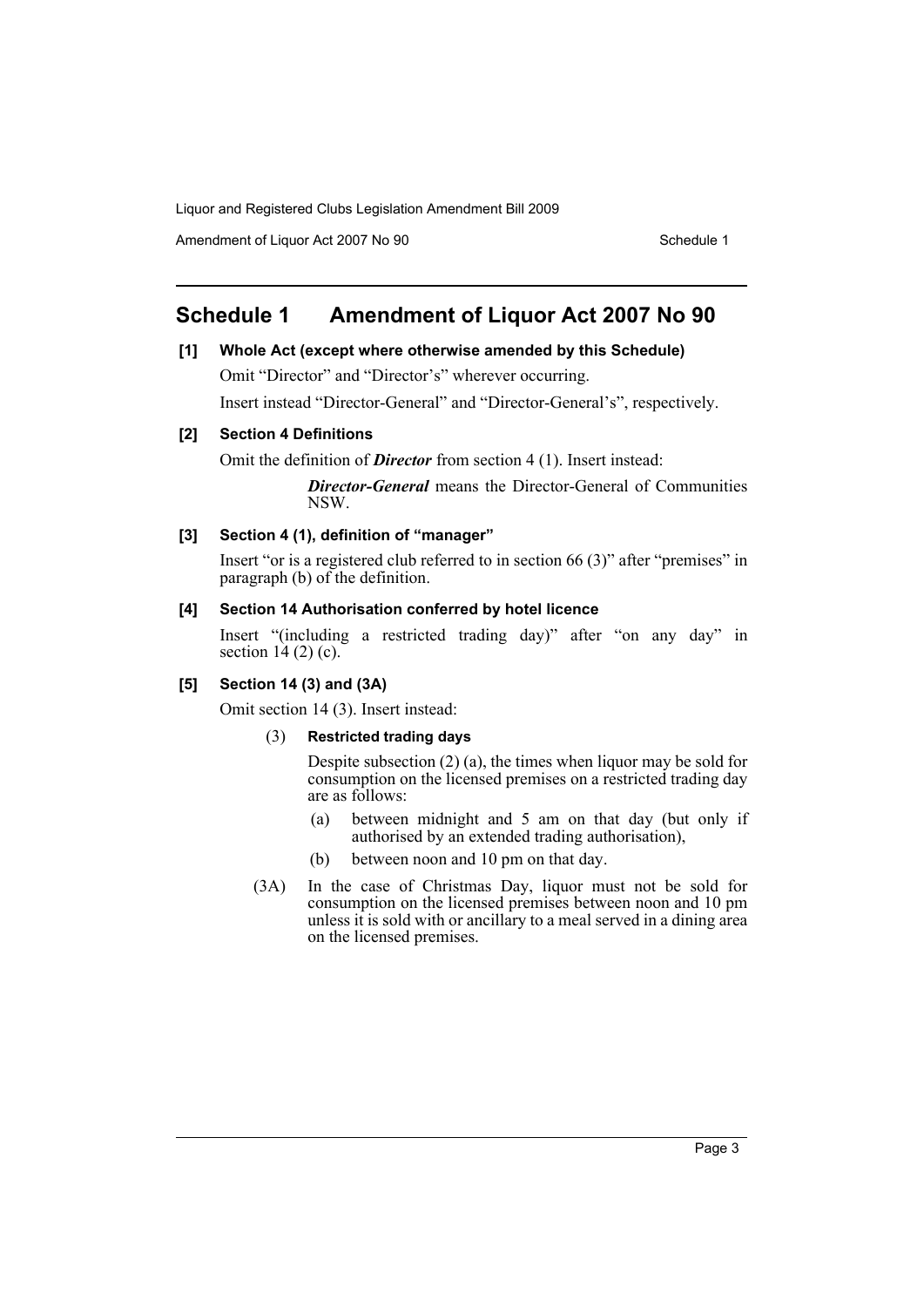Schedule 1 Amendment of Liquor Act 2007 No 90

#### **[6] Section 25 Authorisation conferred by on-premises licence (generally)**

Omit section 25 (3). Insert instead:

#### (3) **Restricted trading days**

Despite subsection (2), the times when liquor may be sold for consumption on the licensed premises on a restricted trading day are as follows:

- (a) between midnight and 5 am on that day (but only if authorised by an extended trading authorisation),
- (b) between 5 am and noon on that day (but only if authorised by an extended trading authorisation and only if the liquor is sold with or ancillary to a meal served in a dining area on the licensed premises),
- (c) between noon and 10 pm on that day (but only if the liquor is sold with or ancillary to a meal served in a dining area on the licensed premises),
- (d) between 10 pm and midnight on that day (but only if authorised by an extended trading authorisation and only if the liquor is sold with or ancillary to a meal served in a dining area on the licensed premises).

**Note.** Section 49 (7) restricts the granting of an extended trading authorisation for licensed public entertainment venues on restricted trading days.

#### **[7] Section 25 (8) (a)**

Insert "(including a restricted trading day)" after "on any day".

#### **[8] Section 25 (8)**

Omit "However, subsection (3) applies in relation to any part of the licensed accommodation premises that operates as a public restaurant.".

#### **[9] Section 33 Producers of wine and similar products**

Insert "or as a producer of cider, perry or mead" after "wine producer" in section 33 (1).

#### **[10] Section 33 (2)**

Insert ", or the sale or supply of cider, perry or mead," after "wine".

#### **[11] Section 33 (3) (a)**

Insert "or honey produced" after "fruit grown".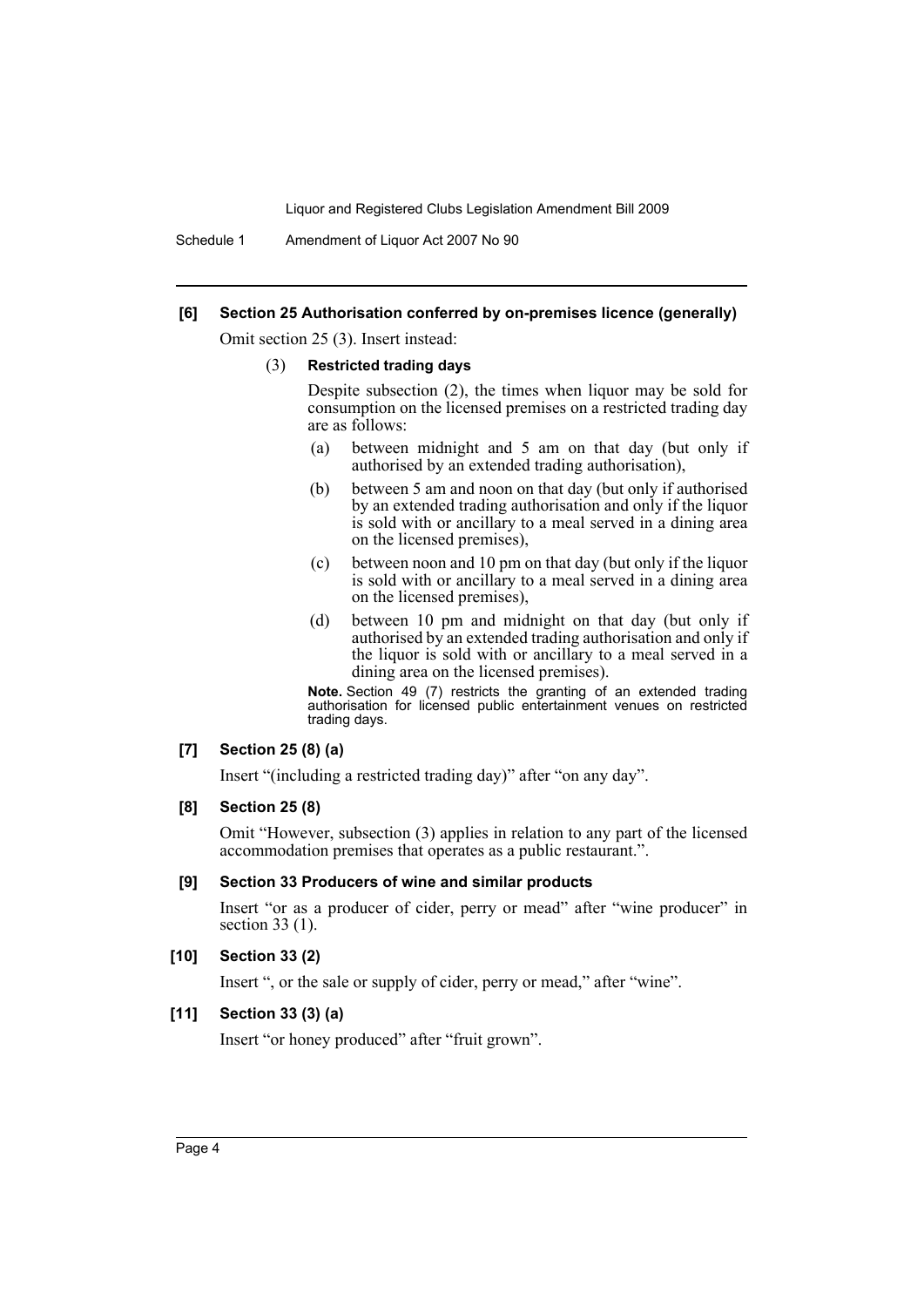Amendment of Liquor Act 2007 No 90 Schedule 1

#### **[12] Section 33 (3) (c)**

Insert at the end of section 33 (3) (b) (ii):

, or

- (c) in the case only of cider, perry or mead—it is uniquely the licensee's (or a related corporation of the licensee's) own product that has been produced:
	- (i) by or under the direction of the licensee (or a related corporation of the licensee) on the licensed premises, or
	- (ii) on the licensee's behalf from fruit grown or honey produced by the licensee.

# **[13] Section 34 Producers of beer or spirits**

Omit "small-scale producer of beer, spirits, cider, perry or mead" from section 34 (1).

Insert instead "producer of beer or spirits".

#### **[14] Section 34 (1) (b)**

Omit "bottles". Insert instead "containers".

## **[15] Section 34 (2)**

Omit the subsection. Insert instead:

- (2) For the purposes of subsection (1), a product is the *licensee's product* only if:
	- (a) it has been produced on the licensed premises, and
	- (b) it is uniquely the licensee's (or a related corporation of the licensee's) own product.

#### **[16] Section 34 (3)**

Omit the subsection.

#### **[17] Section 35 Miscellaneous provisions relating to producers of wine and similar products**

Insert "or as a producer of cider, perry or mead" after "wine producer" in section 35 (1).

#### **[18] Section 48 Community impact**

Omit "(as referred to in section 49 (5) (b))" from the definition of *relevant application* in section 48 (2).

Insert instead "(as referred to in section 49 (5) (b) or (5A))".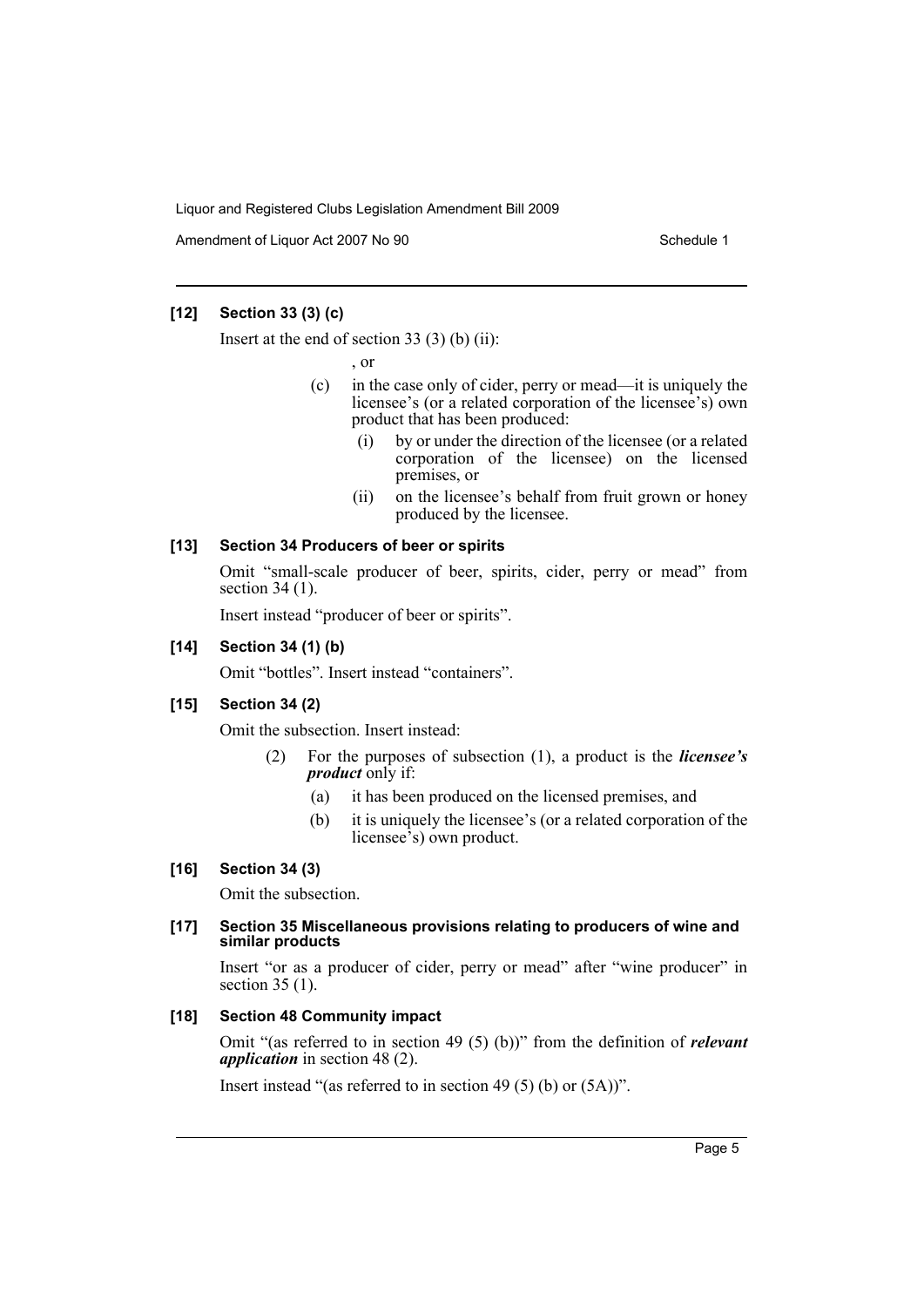Schedule 1 Amendment of Liquor Act 2007 No 90

#### **[19] Section 49 Extended trading authorisation**

Insert after section 49 (2):

- (2A) Without limiting subsection (2), the Authority may, in the case of an on-premises licence, authorise the licensee, on application by the licensee, to sell or supply liquor for consumption on the licensed premises during any of the following periods:
	- (a) a specified period between 5 am and noon on a restricted trading day,
	- (b) a specified period between 10 pm and midnight on a restricted trading day.

**Note.** The sale of liquor at these times is subject to the requirement that a meal is also served—see section 25 (3).

#### **[20] Section 49 (5A)**

Insert after section 49 (5):

(5A) Despite subsection (2) (a), the Authority may, in the case of a hotel licence, authorise the licensee, on application by the licensee, to sell or supply liquor for consumption on the licensed premises during a specified period between midnight on a Sunday and 5 am on a Monday, but only on or in connection with a special occasion that takes place on a specified date.

#### **[21] Section 49 (7)**

Omit the subsection. Insert instead:

#### (7) **Extended trading not permitted on or in relation to restricted trading days—hotels and licensed public entertainment venues**

Despite any other provision of this section, an extended trading authorisation cannot, in the case of a hotel licence or an on-premises licence that relates to a public entertainment venue (other than a cinema or a theatre), be granted to authorise the sale or supply of liquor for consumption on the licensed premises during any of the following periods:

- (a) between 5 am and noon on a restricted trading day,
- (b) between 10 pm and midnight on a restricted trading day,
- (c) between midnight and 5 am on any day immediately following a restricted trading day.

#### **[22] Section 49 (9)**

Omit "subsection (5) (b)". Insert instead "this section".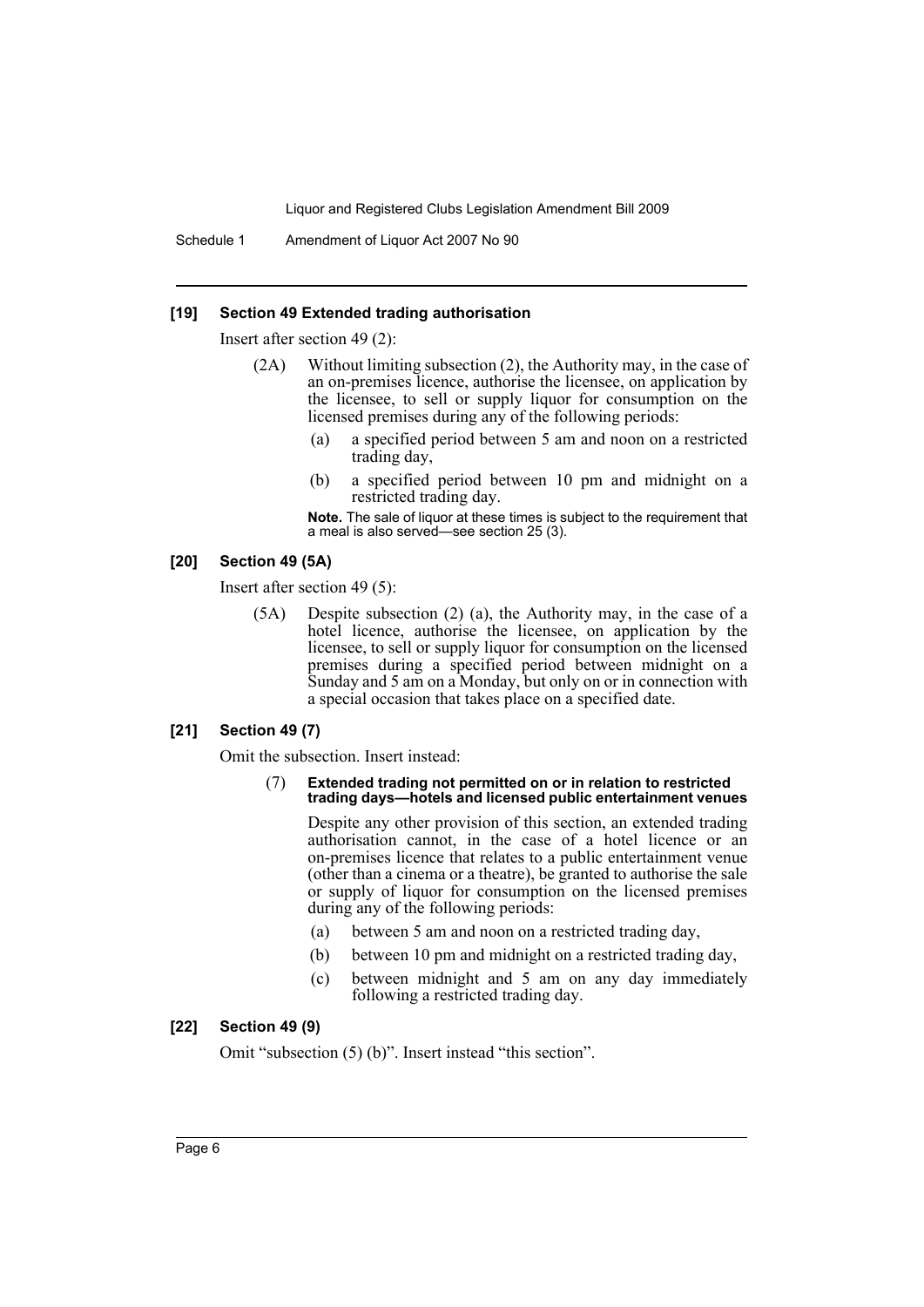Amendment of Liquor Act 2007 No 90 Schedule 1

#### **[23] Section 50 Drink on-premises authorisation for producers of wine and similar products**

Omit "who carries on business as a wine producer" from section 50 (1).

#### **[24] Section 55 Requirement to provide information in relation to persons interested in licensee's business**

Insert after section 55 (4):

(5) The regulations may create exceptions to this section.

#### **[25] Section 56 Incident registers**

Insert "or that occur between midnight and 3 am in the case of a limited licence" after "outside of the standard trading period for the licensed premises" in section 56 (2).

#### **[26] Section 61 Application for transfer of licence on dispossession of licensee**

Omit section 61 (1) (c). Insert instead:

(c) the licensee is no longer employed by the owner of the business carried on under the licence (*the business owner*) or in attendance at the premises in the capacity as licensee.

## **[27] Section 61 (2)**

Insert "or by the business owner" after "licensed premises".

#### **[28] Section 61 (3)**

Insert ", or the business owner (as the case requires)," after "possession of the premises".

#### **[29] Section 80**

Omit the section. Insert instead:

#### **80 Dealing with complaints**

- (1) The Director-General may, after receiving a complaint under section 79, decide:
	- (a) to deal with the complaint in accordance with this Division, or
	- (b) to take no further action under this Division in relation to the complaint.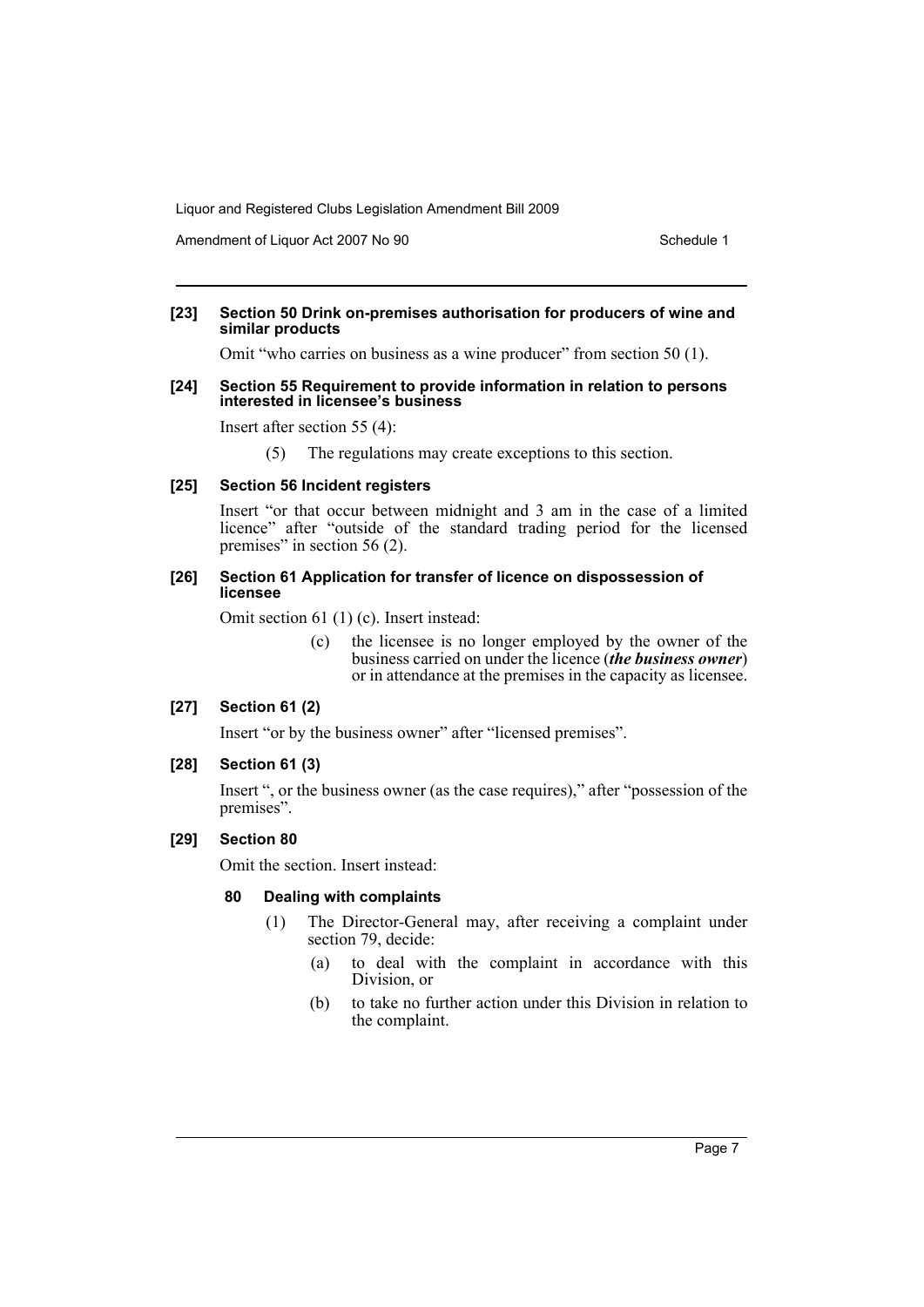- (2) If the Director-General decides to deal with the complaint, the Director-General may:
	- (a) convene a conference to hear submissions in relation to the complaint, or
	- (b) invite written submissions from the licensee for the licensed premises to which the complaint relates, and from such other persons as the Director-General considers appropriate, and make a decision in relation to the complaint without convening a conference.
- (3) A conference, if convened, may deal with more than one complaint.
- (4) A complaint in relation to licensed premises that is being dealt with by the Director-General under this section may be extended to include other licensed premises if the Director-General is satisfied:
	- (a) that the evidence given in support of the complaint would support a complaint against the other licensed premises, or
	- (b) that, assuming that the complaint is shown to be justified, action taken in relation to the licensed premises the subject of the complaint will be ineffective unless similar action is taken in relation to the other licensed premises.
- (5) Any licensed premises in respect of which a complaint is extended as referred to in subsection (4) is, for the purposes of this Division, taken to be the subject of a complaint under this Division.
- (6) If, in relation to any such extended complaint, a conference is not convened, the Director-General must invite written submissions from the licensee for the licensed premises that are the subject of the extended complaint before making a decision in relation to the complaint.
- (7) If a conference is convened in relation to a complaint:
	- (a) notice of the time and place of the conference is to be given to all complainants and the licensee or licensees as specified by the Director-General, and
	- (b) the Director-General is not to make a decision in relation to the complaint unless each complainant and licensee who is present at the conference is given a reasonable opportunity to be heard.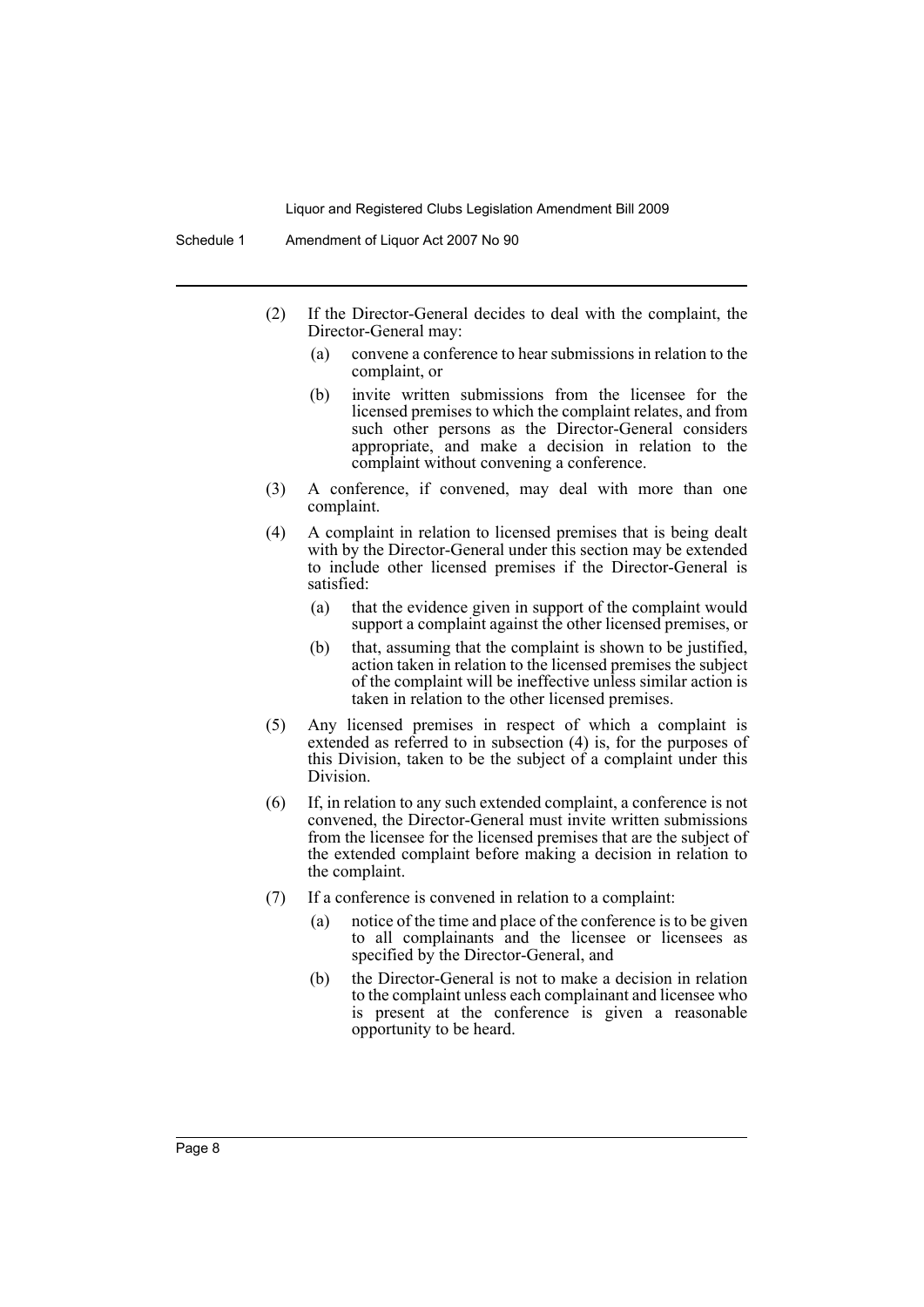Amendment of Liquor Act 2007 No 90 Schedule 1

- (8) A conference under this section is to be presided over by the Director-General and the procedure at the conference is to be determined by the Director-General.
- (9) Nothing in this section prevents the Director-General from taking other action in relation to a complaint under this Division or in relation to licensed premises that are the subject of a complaint under this Division.

#### **[30] Section 81 Decision by Director-General in relation to complaint**

Omit section 81 (1). Insert instead:

- (1) The Director-General may, after dealing with a complaint in accordance with section 80, decide to do any one or more of the following:
	- (a) impose a condition on the licence for the licensed premises the subject of the complaint,
	- (b) vary or revoke a condition to which the licence is subject,
	- (c) if a conference has been convened in relation to the complaint—adjourn the conference subject to implementation and continuation of undertakings given by the licensee,
	- (d) issue a warning to the licensee,
	- (e) take no further action in relation to the complaint.

## **[31] Section 81 (3)**

Omit "under subsection (2)". Insert instead "under this section".

## **[32] Section 92 Control of business conducted on licensed premises**

Insert after section 92 (2):

- (3) This section does not prevent a person who:
	- (a) is the licensee of any premises that are situated in a shopping centre, and
	- (b) is the owner of each of the premises comprising the shopping centre,

from leasing or subleasing, with the approval of the Authority, any part of the licensed premises on which liquor is sold or supplied for consumption on the premises.

(4) The person to whom any such part of the licensed premises is leased or subleased in accordance with subsection (3) is, for the purposes of this Act, taken to be an agent of the licensee.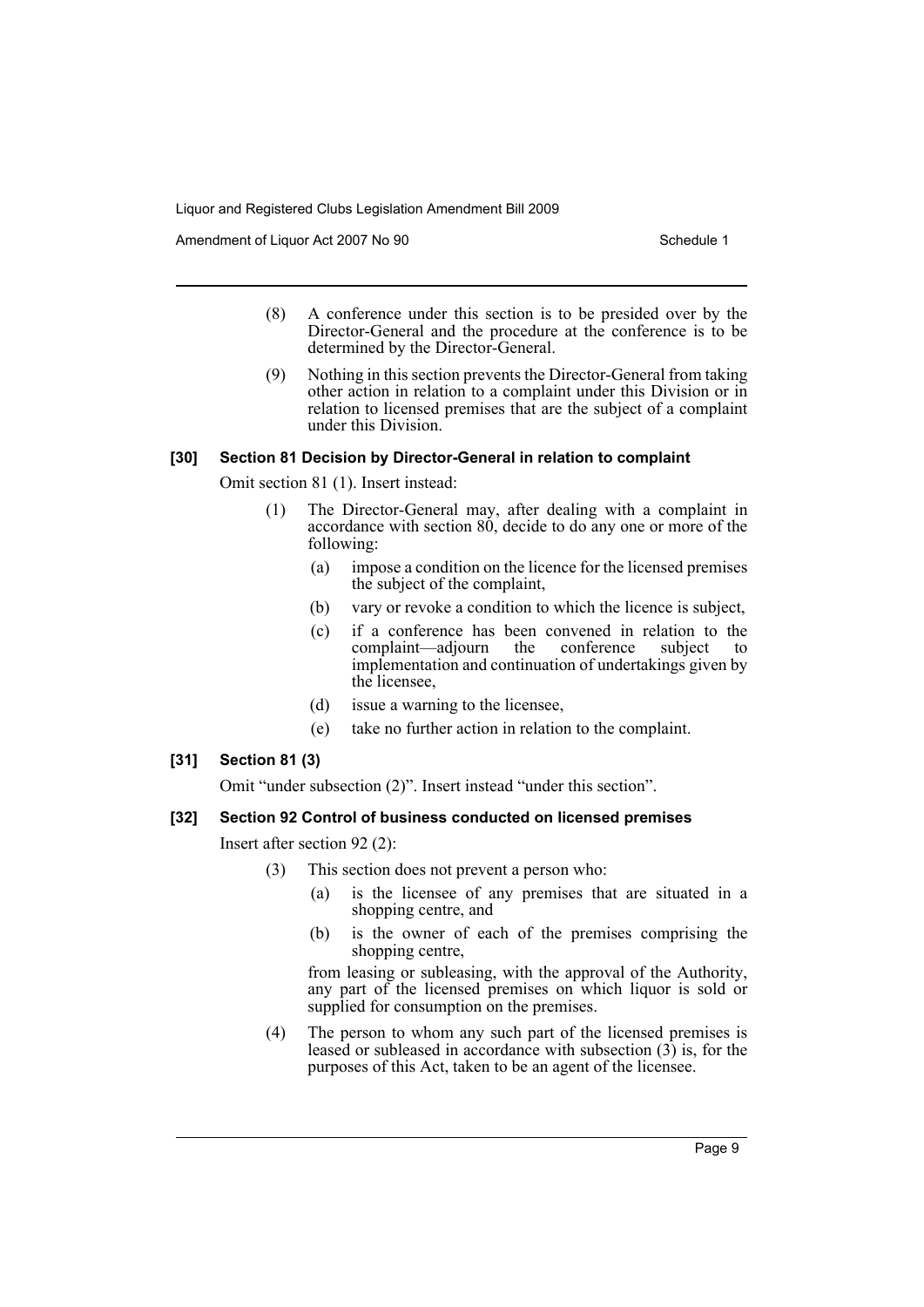Schedule 1 Amendment of Liquor Act 2007 No 90

#### **[33] Section 93 Cessation of trade**

Insert at the end of the section:

(2) This section does not apply in relation to limited licences.

#### **[34] Section 148 Additional penalties may be imposed by court**

Omit "or revoke or vary a condition to which a licence is subject" from section 148 (b).

## **[35] Section 148 (2)**

Insert at the end of section 148:

(2) Any condition imposed on a licence by a court under subsection (1) (b) may be revoked or varied by the court on application by the licensee, the Authority, the Director-General or the Commissioner of Police.

# **[36] Schedule 1 Savings and transitional provisions**

Insert at the end of clause 1 (1):

*Liquor and Registered Clubs Legislation Amendment Act 2009*, to the extent that it amends this Act

#### **[37] Schedule 1, clause 8A**

Insert after clause 8:

#### **8A Restricted trading days—existing on-licences**

- (1) Without limiting clauses 7 and 8, if the licensed premises to which an existing on-premises licence relates were authorised under the former Act to trade between 5 am and noon, or between 10 pm and midnight, on a restricted trading day, an extended trading authorisation that relates to the period concerned is taken to be in force in relation to the licensed premises.
- (2) Except as otherwise provided under this Act, liquor must not be sold for consumption on the licensed premises during any such extended trading period on a restricted trading day unless it is sold with or ancillary to a meal served in a dining area on the licensed premises.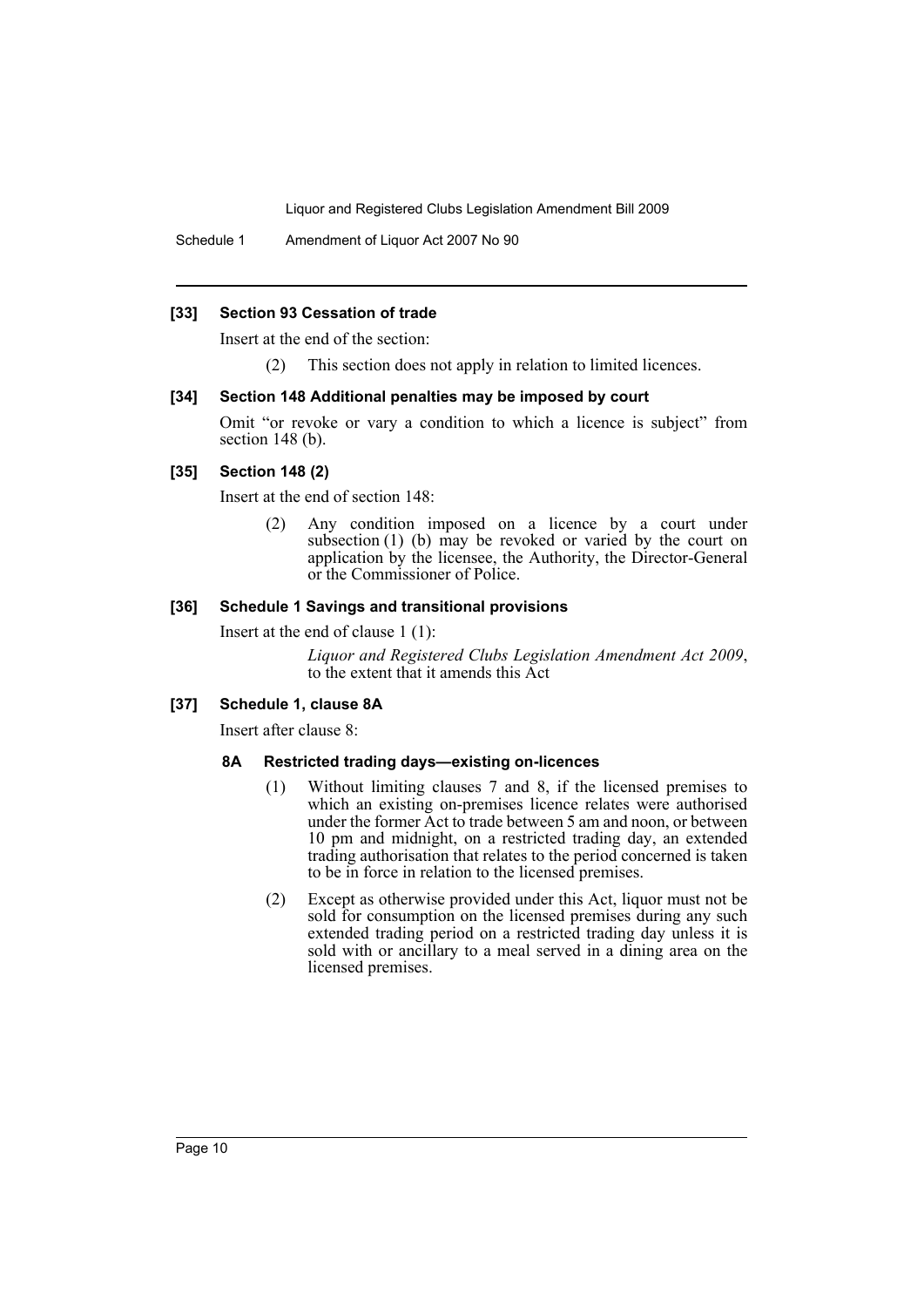Amendment of Liquor Act 2007 No 90 Schedule 1

#### **[38] Schedule 1, clause 25A**

Insert after clause 25:

#### **25A Further transitional provisions relating to pending SIAs and other matters under former Act**

- (1) The Authority may determine a pending SIA in accordance with Division 6A of Part 3 of the former Act as if that Division had not been repealed by this Act. For that purpose, a reference in that Division to the Board is taken to include a reference to the Authority.
- (2) If the pending SIA was provided in connection with a matter that is the subject of pending proceedings as referred to in clause 25  $(2)$  and  $(3)$ , that matter may, following the Authority's determination of the pending SIA, be determined as provided by those subclauses.
- (3) If, in any other case, the pending SIA is approved by the Authority, an application for a licence to which the pending SIA relates may be determined by the Authority in accordance with this Act.
- (4) Sections 40 (4) (c) and 48 of this Act, and such other provisions of this Act as may be prescribed by the regulations, do not apply to or in respect of an application referred to in subclause (3).
- (5) Without limiting the operation of subclause (1), if any matter that the former Board was authorised or required to determine under the former Act was not determined as at the commencement of this clause, the matter may, to the extent that it relates to a licence, approval or authorisation that may be granted under this or the former Act, be determined by the Authority.
- (6) In this clause:

*pending SIA* means a social impact assessment under Division 6A of Part 3 of the former Act that was provided to the former Board before the relevant repeal date but that had not been approved or otherwise determined as at the commencement of this clause.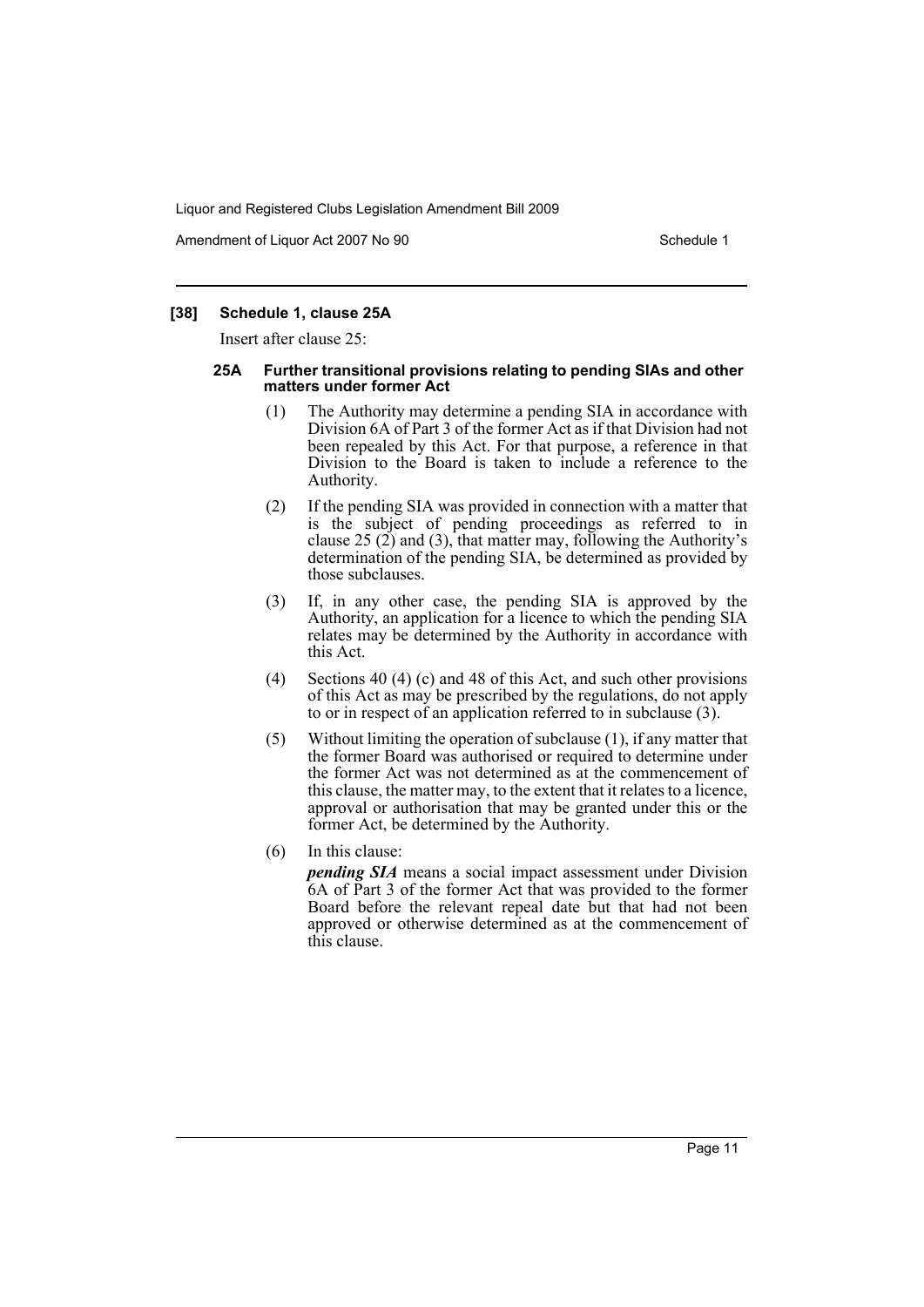Schedule 1 Amendment of Liquor Act 2007 No 90

## **[39] Schedule 1**

Insert at the end of the Schedule with appropriate Part and clause numbering:

# **Part Provisions consequent on enactment of Liquor and Registered Clubs Legislation Amendment Act 2009**

#### **Disturbance complaints**

The amendments made by the *Liquor and Registered Clubs Legislation Amendment Act 2009* (*the amending Act*) to the provisions of Division 3 of Part 5 of this Act extend to complaints made, but not determined, before the commencement of the amending Act.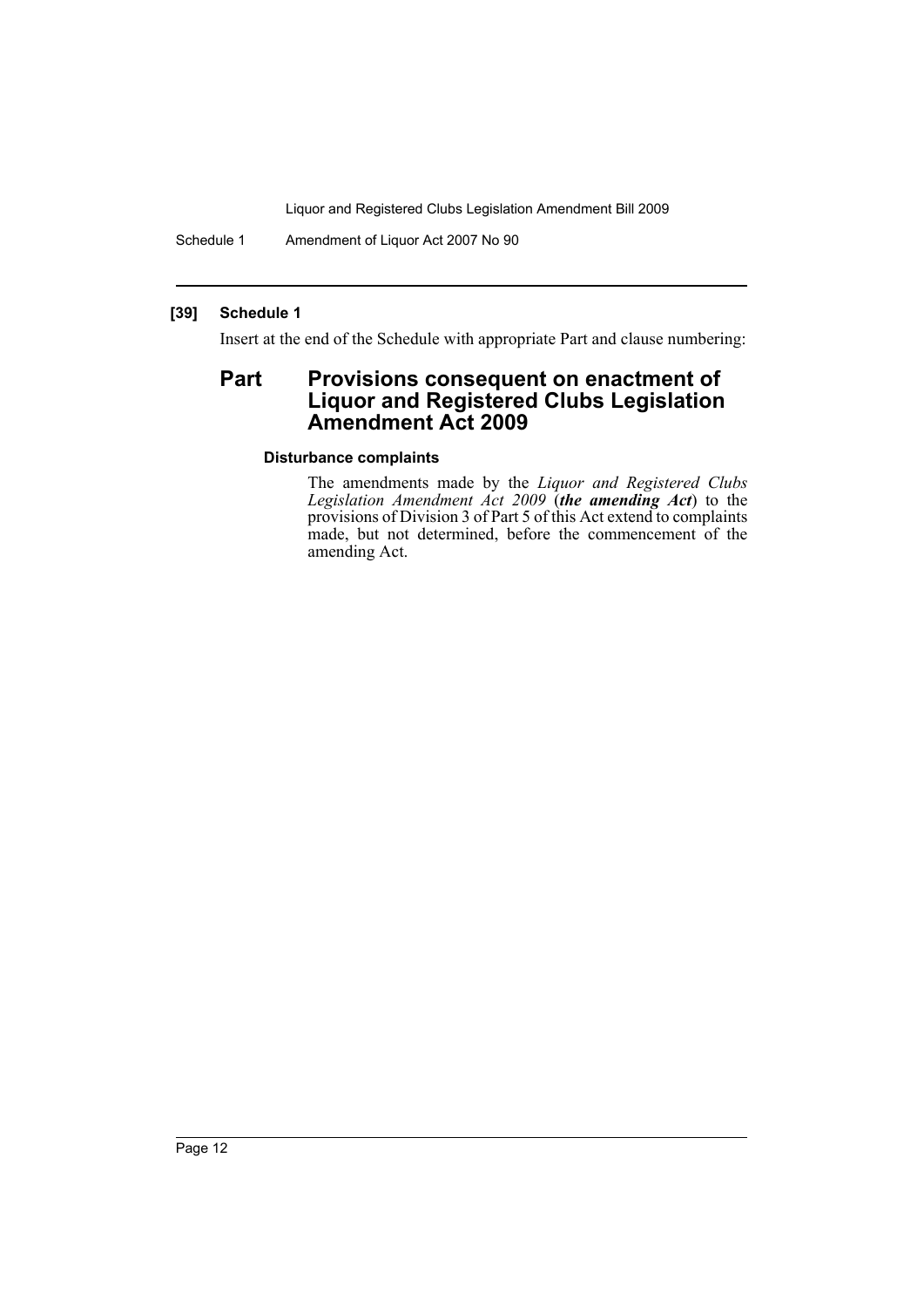Amendment of Registered Clubs Act 1976 No 31 Schedule 2

# <span id="page-13-0"></span>**Schedule 2 Amendment of Registered Clubs Act 1976 No 31**

## **[1] Section 10 Requirements to be met by clubs**

Omit section  $10(1)(c)$ .

## **[2] Section 10 (2)**

Omit the subsection. Insert instead:

(2) For the purposes of determining whether a club is conducted in good faith as a club, as required by subsection (1) (a), regard is to be had to the nature of the premises of the club.

## **[3] Section 10 (4)**

Omit the subsection.

# **[4] Section 11 Calculation of maximum number of full members** Omit the section.

## **[5] Section 13 Exempt clubs**

Omit "or  $(4)$ " from section 13  $(1)$   $(a)$ .

**[6] Section 30 Rules of registered clubs**

Insert "or in section 30B" after "subsection (10)" in section 30 (2) (l) and (m), wherever occurring.

## **[7] Section 30 (2) (n)**

Insert after section 30 (2) (m):

(n) A register of persons who are admitted as temporary members of the club for an extended period as referred to in section 30B is to be kept in accordance with section 31 either as a separate register or as part of the register referred to in paragraph (l).

## **[8] Section 30B**

Insert after section 30A:

#### **30B Admission of temporary members for extended period**

(1) If the rules of a registered club provide for the admission of temporary members, the rules are taken to include a rule that persons may be admitted as temporary members of the club for a period of up to, but not exceeding, 7 consecutive days (or for such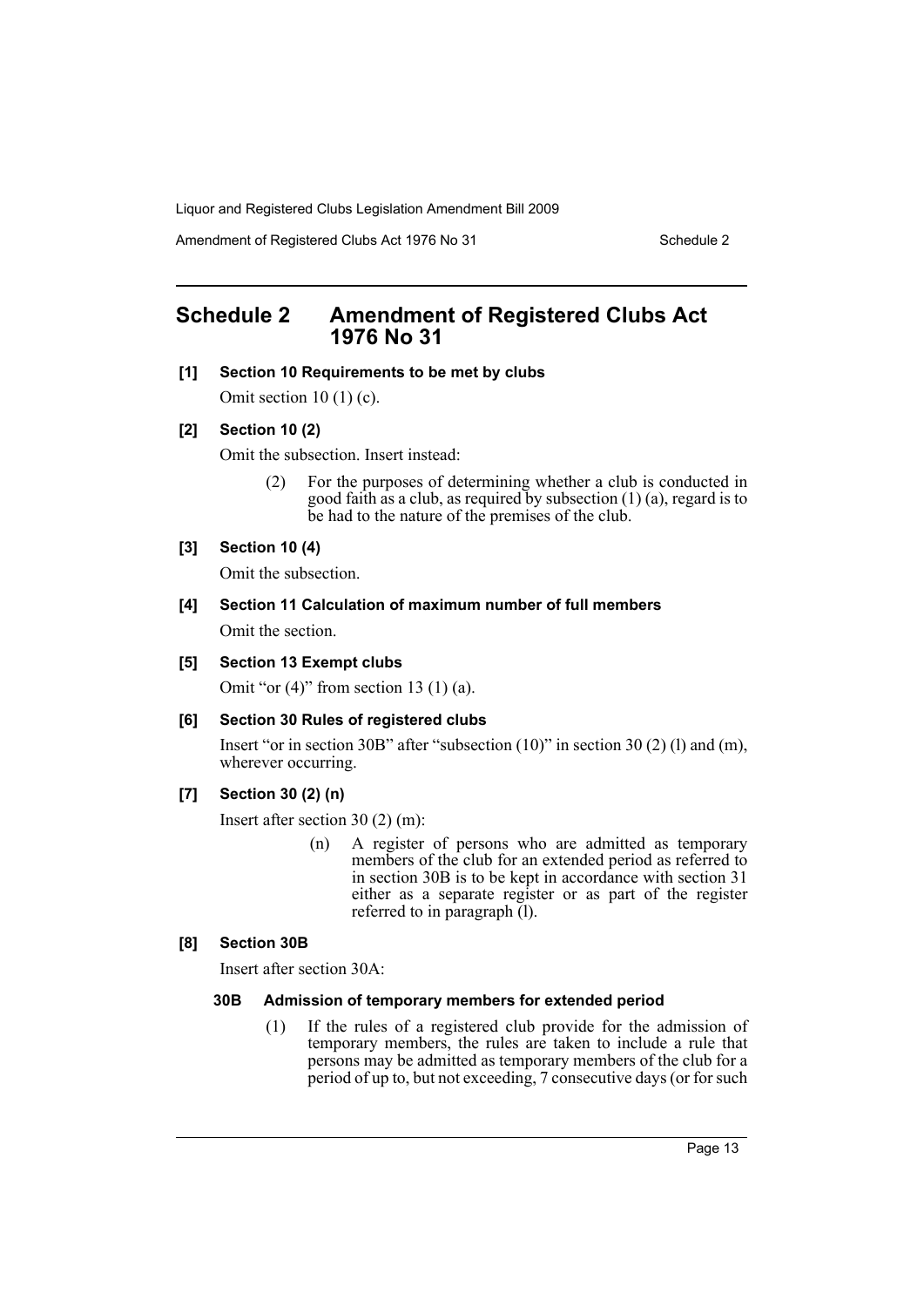longer period as the Authority may approve in writing in relation to that club).

(2) The Authority cannot, under subsection (1), approve a period that is more than 30 consecutive days.

# **[9] Section 31 Manner of keeping registers relating to members and guests**

Insert after section 31 (1) (e):

(f) section 30 (2) (n) in relation to temporary members referred to in section 30B is to have entered in it, when any such temporary member enters the club premises for the first time, the full name, or the surname and initials, and the address, of the temporary member together with his or her signature.

**Note.** A person who is admitted as a temporary member for an extended period under section 30B does not have to sign in each time the person enters the club's premises as such a member.

#### **[10] Section 45 Unauthorised persons using club premises**

Insert "(other than a temporary member referred to in section 30B)" after "member of the club" in section  $45(1)(b)$ .

#### **[11] Section 45 (1) (b1)**

Insert after section 45 (1) (b):

(b1) is a temporary member of the club (as referred to in section 30B) and the particulars required by section 31 (1) (f) have not been entered in the register of temporary members kept by the club in accordance with the rule of the club referred to in section  $30(2)(n)$ , or

#### **[12] Section 73 Regulations**

Omit "under section 17A" from section 73 (1) (o).

Insert instead "as referred to in Division 1A of Part 2".

#### **[13] Schedule 2 Savings, transitional and other provisions**

Insert at the end of clause 1A (1):

*Liquor and Registered Clubs Legislation Amendment Act 2009*, to the extent that it amends this Act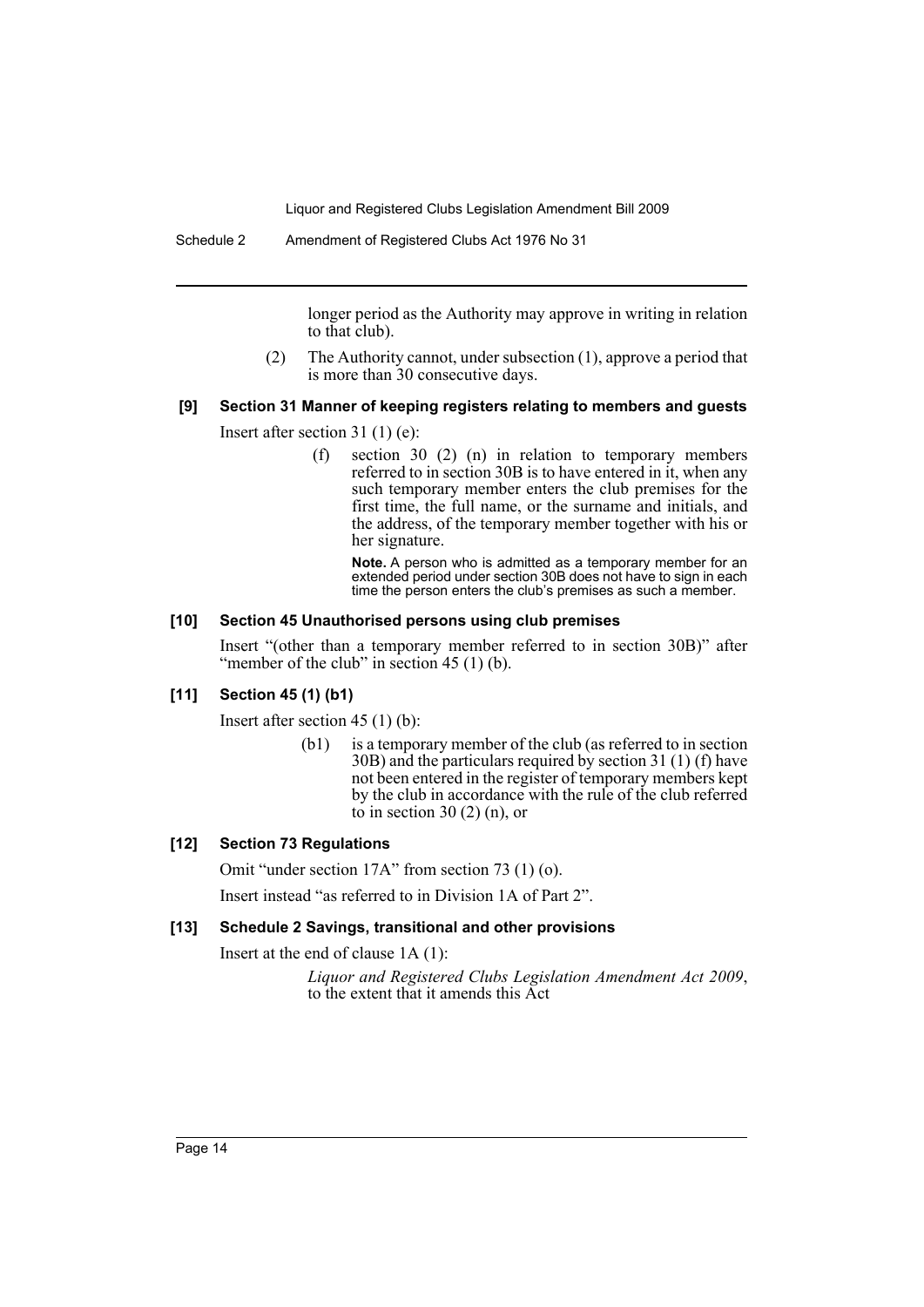Amendment of Casino, Liquor and Gaming Control Authority Act 2007 No 91

Schedule 3

# <span id="page-15-0"></span>**Schedule 3 Amendment of Casino, Liquor and Gaming Control Authority Act 2007 No 91**

# **[1] Section 3 Definitions**

Omit the definition of *Director* from section 3 (1). Insert instead:

*Director-General* means the Director-General of Communities NSW.

**[2] Sections 3 (1) (definition of "inspector"), 20 (2), 36 (2) (definition of "official document") and 37 (b)**

Omit "Director" wherever occurring. Insert instead "Director-General".

# **[3] Section 3 (1), definition of "key official"**

Omit paragraph (c) of the definition. Insert instead:

(c) the Director-General,

# **[4] Section 3 (1), definition of "key official"**

Omit "Patrol Commander" from paragraph (f) of the definition.

Insert instead "Local Area Commander".

**[5] Section 16 Restrictions relating to key officials and former key officials** Insert at the end of section  $16(1)$  (e):

, or

(f) be a close associate of a person known by the official to be an applicant for, or the holder of, a gaming or liquor *licence* 

# **[6] Section 21 Requirement to provide information and records**

Omit section 21 (1). Insert instead:

(1) The Authority or an inspector or police officer may, by notice in writing given to a person, require the person to furnish to the Authority, inspector or police officer such information or records (or both) as the Authority, inspector or officer requires by the notice in connection with any matter arising under or in connection with the gaming and liquor legislation.

# **[7] Sections 30 (1) and 31**

Insert "or police officer" after "inspector" wherever occurring.